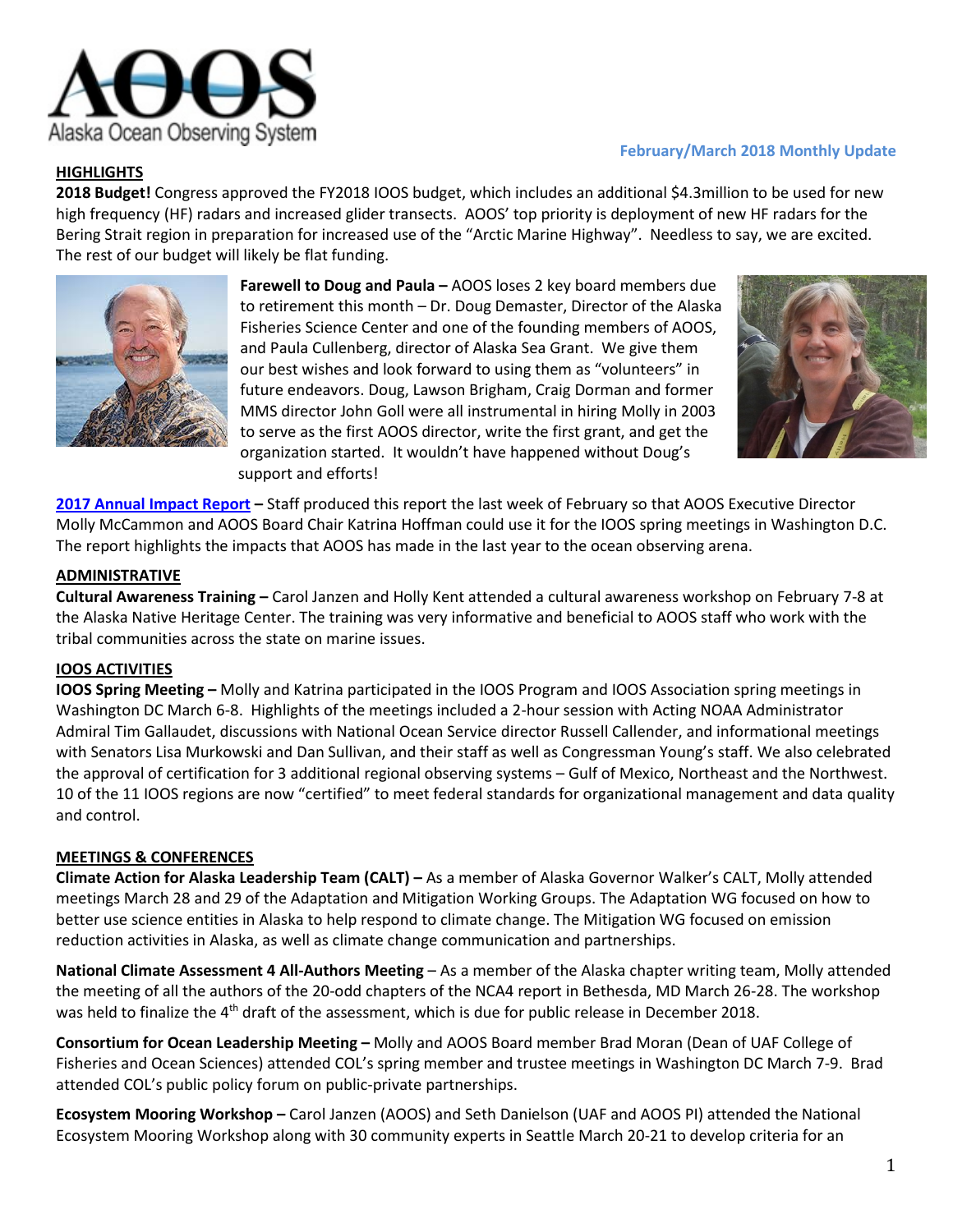'ecosystem mooring;' specifically, the configuration of an ecosystem mooring relevant to various marine and coastal eco-regions and region-based needs and priorities. The workshop also explored ecosystem mooring use cases, current and emerging technologies, technical needs, deployment logistics, operations and maintenance, as well as integration with other observing systems.

**ADAC and Western Alaska Interdisciplinary Science Conference –** Carol attended and helped facilitate working groups as part of a workshop held by the UAA Arctic Domain Awareness Center (ADAC), Headquarters U.S. Coast Guard "Evergreen" and U.S. Coast Guard Arctic Policy Planners in Nome, Alaska March 26-27. The workshop was specifically oriented to "listen and learn" from Alaskan Arctic experts in local and place-based knowledge to enhance understanding of the region from a community of people who have a "PhD in Arctic living." Challenges, expected changes, and opportunities that may present in the Arctic in the coming decades were part of this discussion.

**Kachemak Bay Regional Science Conference –** AOOS provided funding support to this regional conference, which is held every 3 years to highlight regional research and monitoring activities.

## **OUTREACH**

**New "Ask a Scientist" video series** – The Alaska Ocean Acidification Network launched a new monthly series where scientists from the network answer real questions from Alaskans in less than 5 minutes. The first question is "Are we seeing ocean acidification in Alaska right now" with Jessica Cross of NOAA. Watch the episode on the [Alaska OA](http://www.aoos.org/alaska-ocean-acidification-network/)  [Network website.](http://www.aoos.org/alaska-ocean-acidification-network/)



#### **DATA MANAGEMENT**

**New version of Ocean Data Explorer (ODE)** - The Axiom data management team released v2.6 of the ODE this month in a beta testing environment. This version optimizes the portal search engine and reworks the catalog and metadata views. The catalog now includes icons for quick, visual identification of data types (e.g. layers, sensors, and mobile platforms). Enhancements were made to more easily manage layers and download or add interactive data to a map. Beginning in April, the current version of the AOOS Ocean Data Explorer will be replaced with an operational version of this beta map.

**IOOS Biological Data Training Workshop** – Axiom participated in this workshop held February 8-9 in Seattle, WA. The workshop was focused on expanding the U.S. Integrated Ocean Observing System (IOOS) and the Ocean Biogeographic Information System (OBIS-USA) network of collaborators, in addition to improving marine biogeographic data quality and increasing awareness of standards and best practices for marine biological data. Axiom demonstrated the latest version of the MBON Data Portal (developed on the AOOS cyber-infrastructure) that aims to increase the availability of marine biological data for science, species conservation and ecosystem-based management.

**AOOS/Axiom takes on ATN DAC** - Effective March 1, the Office of Naval Research (ONR) signed an interagency agreement with Axiom (via AOOS) to establish the operational capacity of the U.S. Animal Telemetry Network Data Assembly Center (ATN DAC). Work has begun on the transition of technology, capabilities and functions of the current DAC from Stanford University Hopkins Marine Station to Axiom Data Science, where it will be supported by enterpriselevel cyberinfrastructure dedicated to operational execution, support and customer service. This will enable the ATN DAC to provide a much stronger and broader technical, administrative and customer service level in order to successfully and operationally serve the larger marine animal telemetry community by continuing to improve the ability of researchers to share and access data.

#### **UPCOMING EVENTS**

**April 3 –** ACCAP webinar with Molly as keynote speaker **April 12** - Climate Action for Alaska Leadership Team, in-person meeting, Fairbanks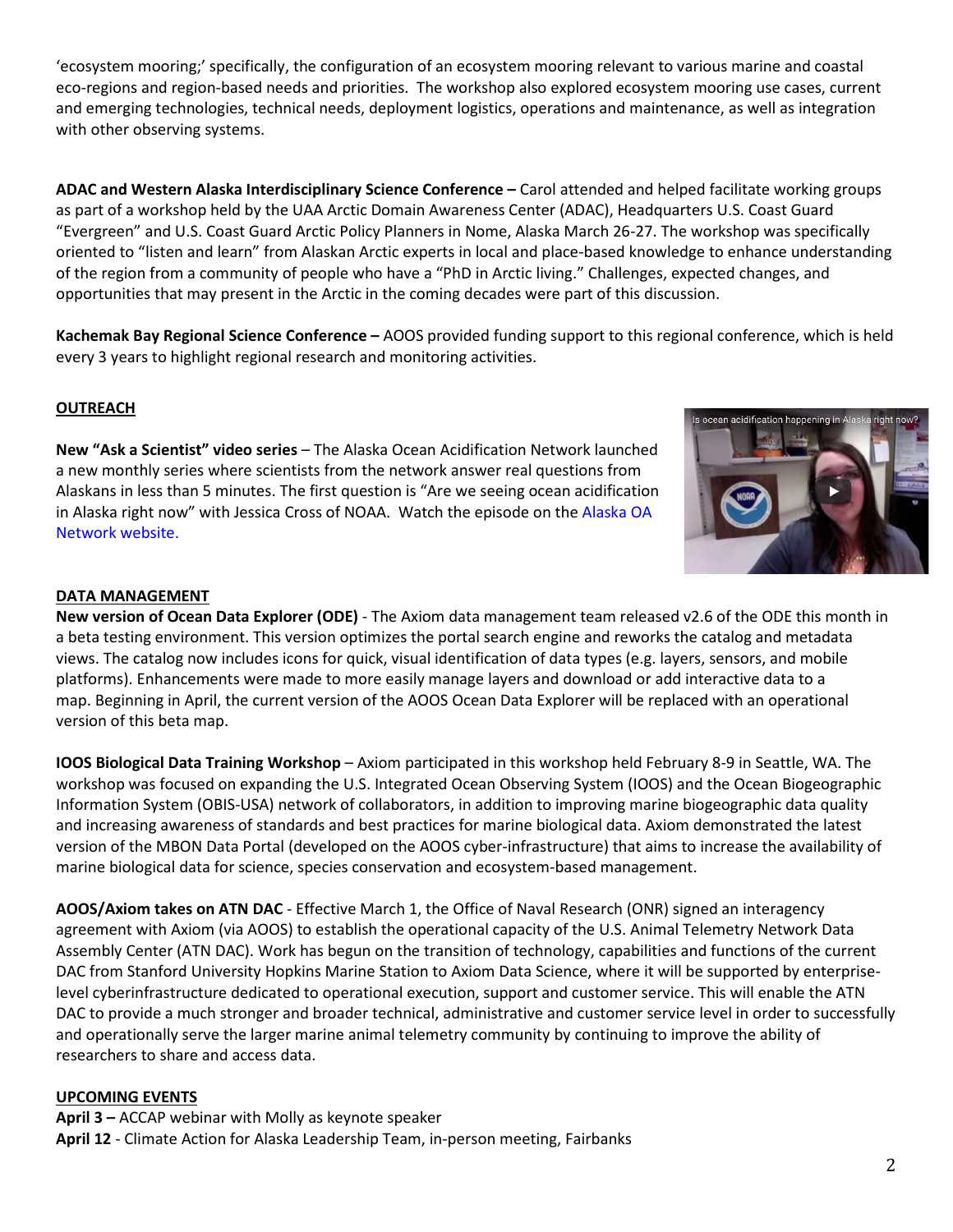**April 18 –** Alaska Marine Policy Forum **April 19** – Arctic Waterways Safety Committee, Anchorage **April 19-20** - Arctic Encounters, Seattle, WA **April 26-28 –** North by North festival, Anchorage **April 26** – Arctic Research Day, Anchorage **April 26 –** Cook Inlet Harbor Safety Committee **Mary 1-4** – JPSS Arctic Satellite Needs Summit, Anchorage & Fairbanks **May 8** – Ocean Tuesday webinar: Ocean Acidification in Alaska

**Molly, Carol, Holly, Darcy, and Rob**